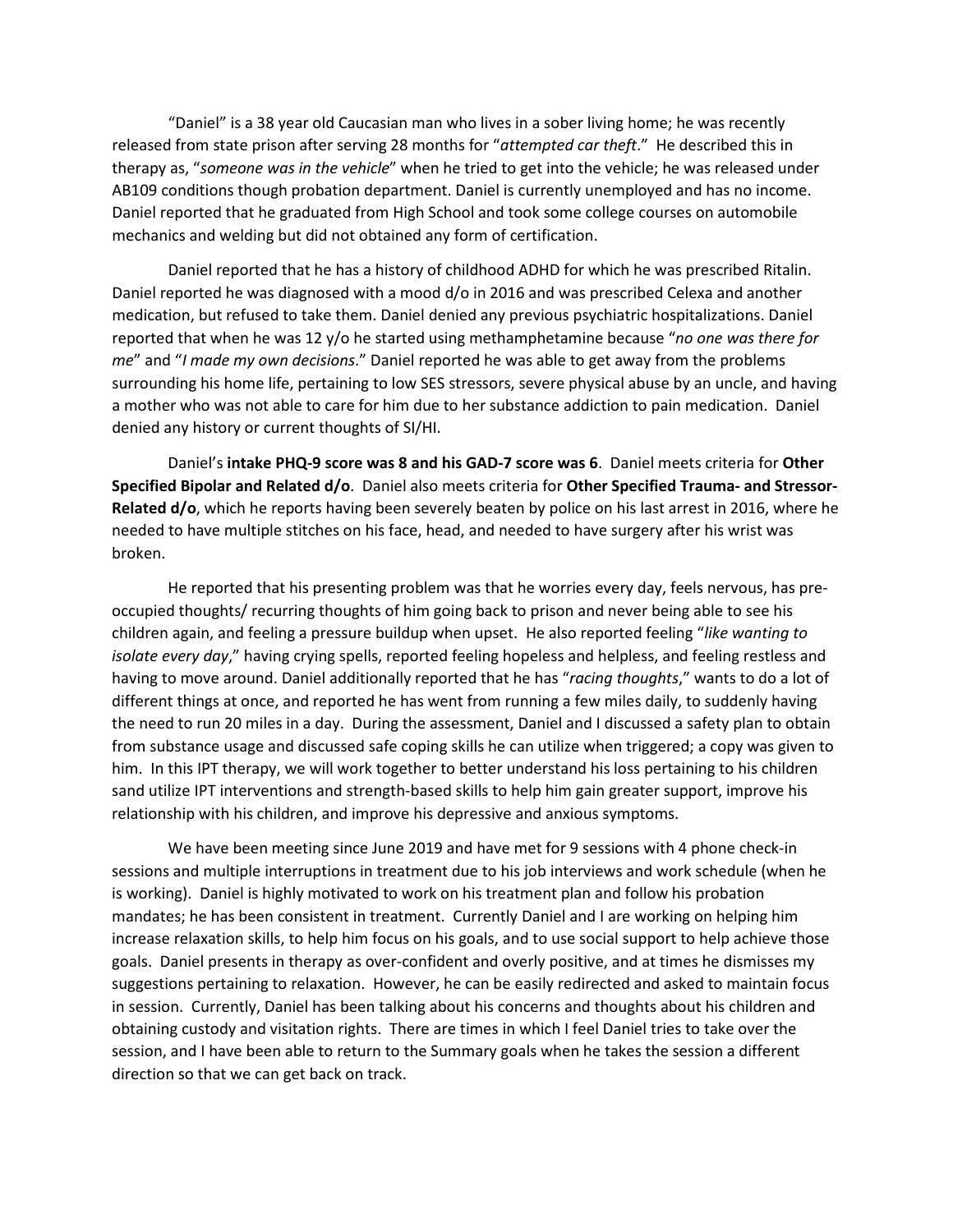Daniel presents with a combination of pre-occupied and dismissive attachment styles. Daniel tends to be passive- he is aggressive in his communication style and tends to avoid discussing or identifying uncomfortable emotions or those he calls "*negative emotions*." Daniel instead tries to redirect himself towards "positivity" (i.e. positive thinking) and whenever he experiences "*negative emotions*" while in session, dismisses the emotions and presents as composed and stable. For example, in a session 2 weeks ago Daniel stated, "*it is very hard to deal with my roommate*" and immediately changed it to, "*but I am dealing with it the best way I can, and I'm focusing on the positive in my life.*" He seems to be dismissing of his own emotional experience at times like this. Daniel's communication style and attachment style affect his ability to find a balance in his thoughts, emotions and responses to triggering events and in his relationships (e.g. he goes above and beyond for others, but when he does not obtain support in return, he becomes verbally aggressive or starts to hold grudges against others). Additionally, Daniel has a difficult time with boundary setting and with understanding boundaries with others.

Daniel claims to have several individuals as a support system, as indicated on his Interpersonal Inventory, however, it appears that he is the one who is constantly seeking others time and attention as many of his family members tend to dismiss him. Daniel included his sister, cousins, aunt, children (who he has not had any contact for several years), and a close friend. Daniel has described as texting his support system every morning, following up with them consistently, helping his family with chores and errands, etc. Daniel cannot describe a moment in which he received a call or text, an invitation, etc. just to spend some quality time with those he considers his support system, but he is constantly discussing how he was "*called over the weekend*" for help.

The primary IPT focal area for Daniel is Role Transition. Daniel's IPT Summary concluded his desire to get his life back together by avoiding legal involvement/ incarceration, finding employment, obtaining stable housing, and regaining custody and/or visitation rights of his children (whom he has not seen for several years). When working collaboratively on his IPT Summary, Daniel focused on what he wants to accomplish to reintegrate back into society as a functioning member of his community. Daniel has been pro-active in seeking employment, and he has agreed to work on his communication styles, and with building healthy boundaries in treatment.

 I used Communication Analysis to address his passive-aggressive communication so that he could be more assertive. Role playing with him was very effective. As a result, he was able to rebuild his relationship with his sister and his stepfather and begin a new romantic relationship. Currently (session #9) his PHQ-9 was a 3, showing remission of symptoms. Daniel has also been using his communication skills to advocate in the court for eventual shared custody of his children. Daniel's improved communication skills allowed him to secure full-time employment in the Landfill. This was one of his (and my) major goals. Another goal was for him for complete probation requirements which will be fulfilled in December. As a result, we have been meeting every other week in preparation for this transition. My hopes for this treatment have already been fulfilled as a result of these two goals.

Daniel wishes to conclude weekly or bi-weekly treatment when his probation ends, and I agree with this because he has reassured me that he will return to treatment as needed in the future. We will set a specific maintenance session date prior to concluding, which I anticipate will be about 2 months after we conclude. I am pleased with his progress in IPT and I believe he will continue to meet his goals.